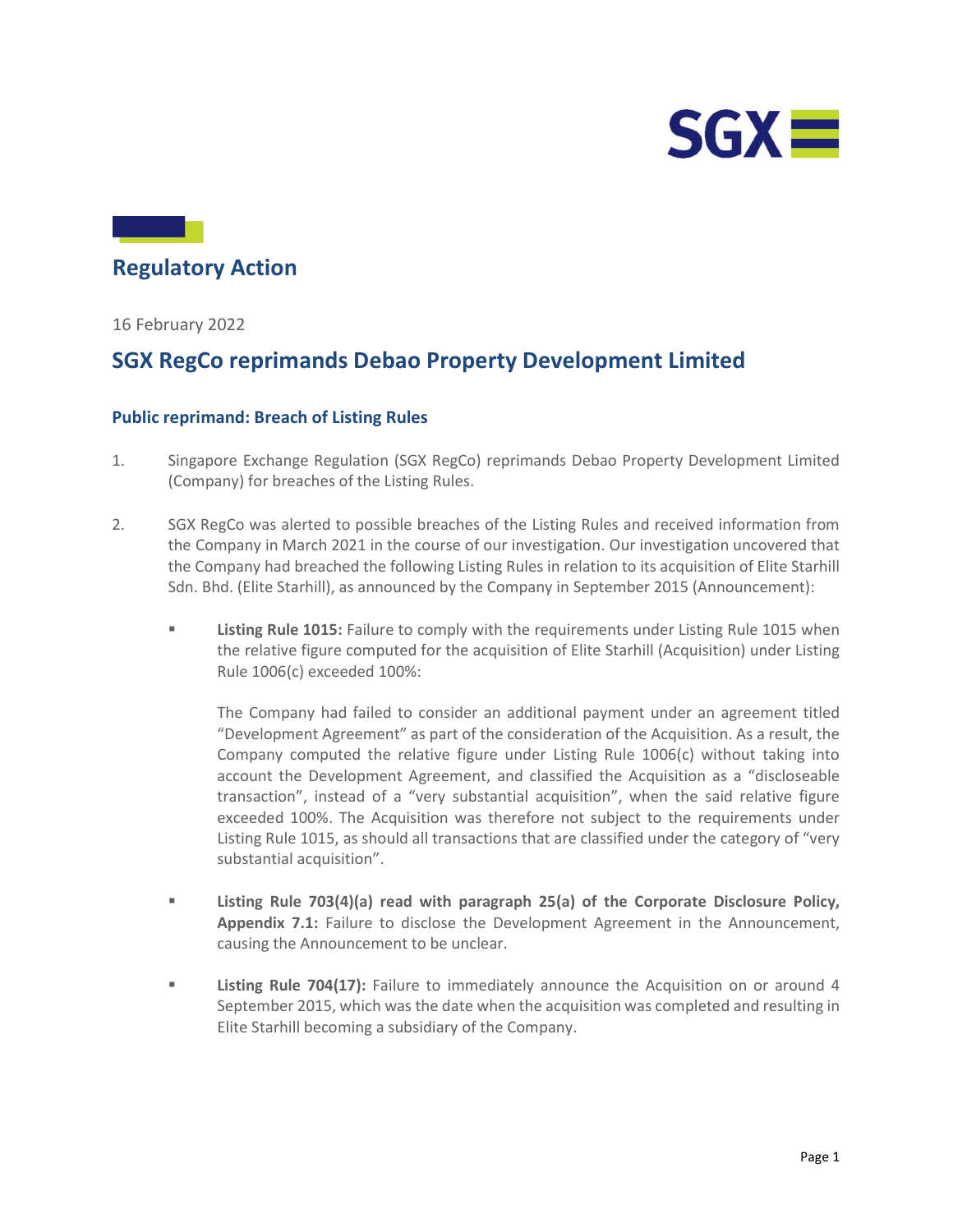#### Details of the Listing Rules Breaches

- 3. On 25 September 2015, the Company announced (the Announcement) the completion of the Acquisition for a cash consideration of RM 10 million (Consideration). Following the Acquisition, Elite Starhill became a wholly-owned subsidiary of the Company.
- 4. According to the Announcement that was issued under the order of the Board<sup>1</sup>, Elite Starhill, which had not commenced business, was then in the process of purchasing a plot of land located at Geran 42800, Lot 1289, Bandar Kuala Lumpur, Daerah Kuala Lumpur, Wilayah Persekutuan K.L. and measuring in area of approximately 8,362 square metres (Imbi Land) at a consideration of RM 388 million. The Consideration was arrived at after taking into account the net tangible asset of Elite Starhill (RM 40,000) and the potential developments on the Imbi Land thereon. The Announcement further stated that the Company had agreed to enter into the sale and purchase agreement for the Acquisition on the basis that the relevant agreements in relation to the purchase of the Imbi Land were valid, enforceable and subsisting.
- 5. Listing Rule 1004 states that a transaction [as defined under Listing Rule 1002(1)] may be classified as a "non-discloseable transaction", "discloseable transaction", "major transaction", or "very substantial acquisition or reverse takeover".
- 6. Listing Rule 1006 sets out the bases to compute the relative figures for determining the classification of the transaction. The basis under Listing Rule 1006(c) compares the aggregate value of the consideration given or received with the issuer's market capitalisation based on the total number of issued shares excluding treasury shares.
- 7. Paragraph 7.1.2 of Practice Note 10.1 states that, for the purposes of determining the relative figure of Rule 1006(c), the aggregate value of consideration given or received should include further amounts related to the transaction.
- 8. The Company classified the Acquisition as a "discloseable transaction" within the meaning of Chapter 10 of the Listing Manual, as it had computed the relative figure on the bases set out in Listing Rule 1006(c) using the Consideration. The relative figure, which the Company had computed, exceeded 5% but did not exceed 20%.
- 9. As part of SGX RegCo's investigation, the Company furnished two agreements to SGX RegCo. These agreements were namely, (a) the sale and purchase agreement dated 2 September 2015 entered into between the Company's subsidiary, Debao Property Development (HK) Limited (Debao HK) and the vendors of Elite Starhill for the acquisition of Elite Starhill at RM 10 million, and (b) a Development Agreement dated 3 September 2015 entered into between Debao HK and the vendors of Elite Starhill to appoint the vendors as project coordinators to acquire Imbi Land, for a fixed fee of RM 388 million (Additional Consideration). Both agreements were entered into with the same vendors almost concurrently.
- 10. Having considered that the Additional Consideration was to be paid to the vendors of Elite Starhill and the fact that Acquisition was contemplated on the basis that relevant agreements in relation to the acquisition of Imbi Land were valid, enforceable and subsisting, the Additional Consideration ought to be deemed as further amounts related to the Acquisition and should be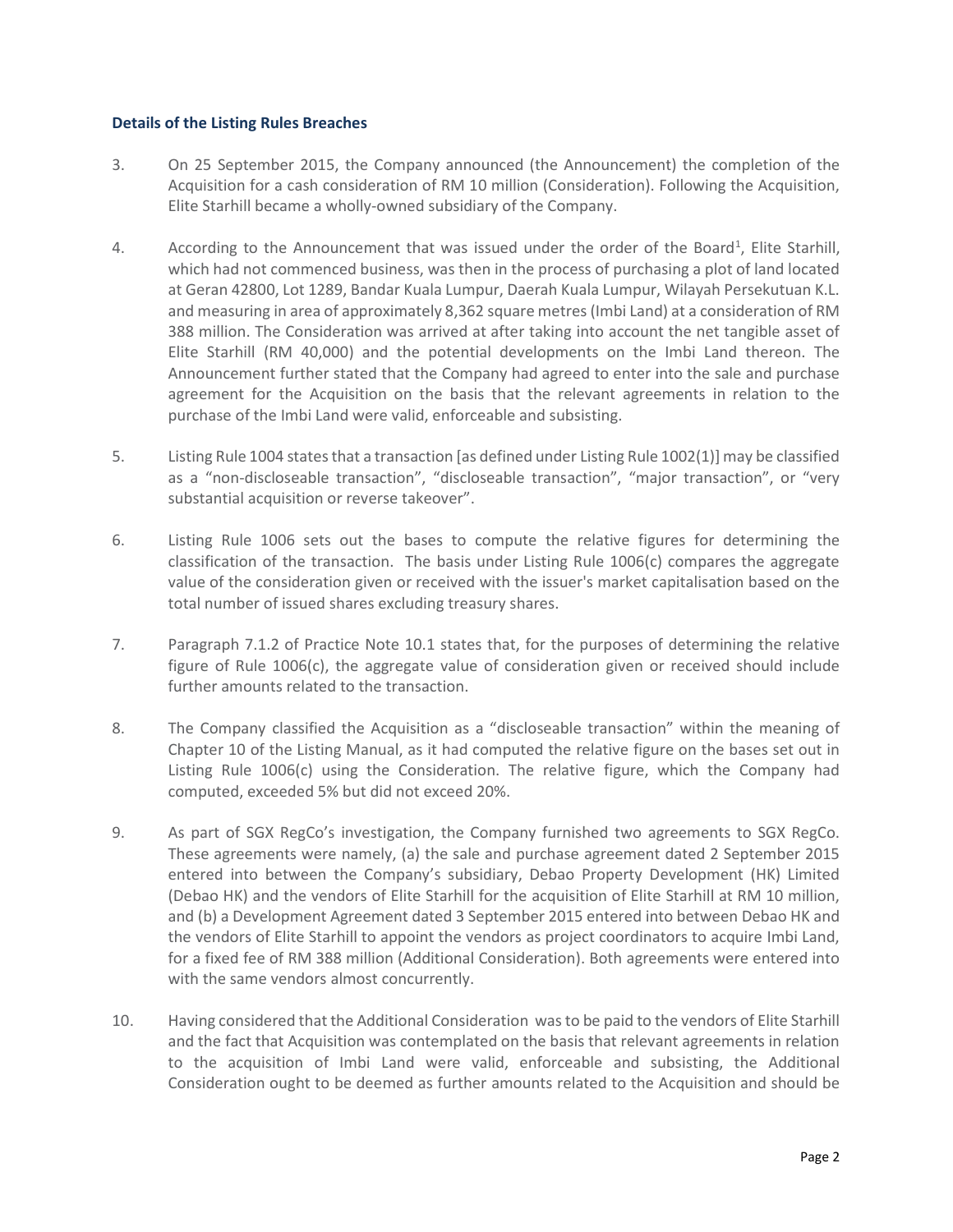aggregated with the Consideration in determining the classification of the Acquisition under Listing Rule 1004.

- 11. The relative figure computed under Listing Rule 1006(c), using the aggregate of the Consideration and Additional Consideration, exceeds 100% and should accordingly be classified as a "very substantial acquisition" and be subject to Listing Rule 1015.
- 12. The Company had therefore breached Listing Rule 1015, by failing to comply with the requirements under the said rule in relation to the Acquisition, when the relative figure computed under Listing Rule 1006(c) using the aggregate of the Consideration and Additional Consideration exceeded 100%.
- 13. Listing Rule 703(4)(a), read with paragraph 25(a) of the Corporate Disclosure Policy, Appendix 7.1 requires the content of an announcement to be factual, clear and succinct.
- 14. The Company did not disclose the information on the Development Agreement and the associated payments to be made to the vendors of Elite Starhill in its Announcement. As a result of the nondisclosure, the Announcement failed to provide a complete context of the transactions with the vendors and was inaccurate about the aggregate amount to be paid to the vendors.
- 15. The Company had accordingly breached Listing Rule 703(4)(a), read with paragraph 25(a) of the Corporate Disclosure Policy, Appendix 7.1, by failing to disclose the Development Agreement and the associated fees to be paid to the vendors of Elite Starhill, and caused the announcement of 25 September 2015 to be unclear.
- 16. Listing Rule 704(17)(c) requires an issuer to immediately announce any acquisition of shares resulting in a company becoming a subsidiary or an associated company of the issuer.
- 17. The Company's subsidiary, Debao HK, executed the sale and purchase agreement of the Acquisition on 2 September 2015 and the shares were transferred to Debao HK on 4 September 2015. However, the announcement was only made on 25 September 2015. The Company had breached Listing Rule 704(17)(c), by failing to immediately disclose the acquisition of the shares in Elite Starhill which resulted in Elite Starhill becoming a subsidiary of the Company on or around 4 September 2015.

-End-

<sup>[1]</sup> The Board during the material time comprised Mr. Yuan Le Sheng (Executive Chairman and CEO), Mr. Zhang Mao (Executive Director), Mr. Zhong Yu Zhao (Executive Director), Ms. Zheng Li Hua (Non-Executive Director), Mr. Alfred Cheong Keng Chuan (Lead Independent Director), Mr. Jack Chia Seng Hee (Independent Director) and Mr. He Guo Quan (Independent Director).